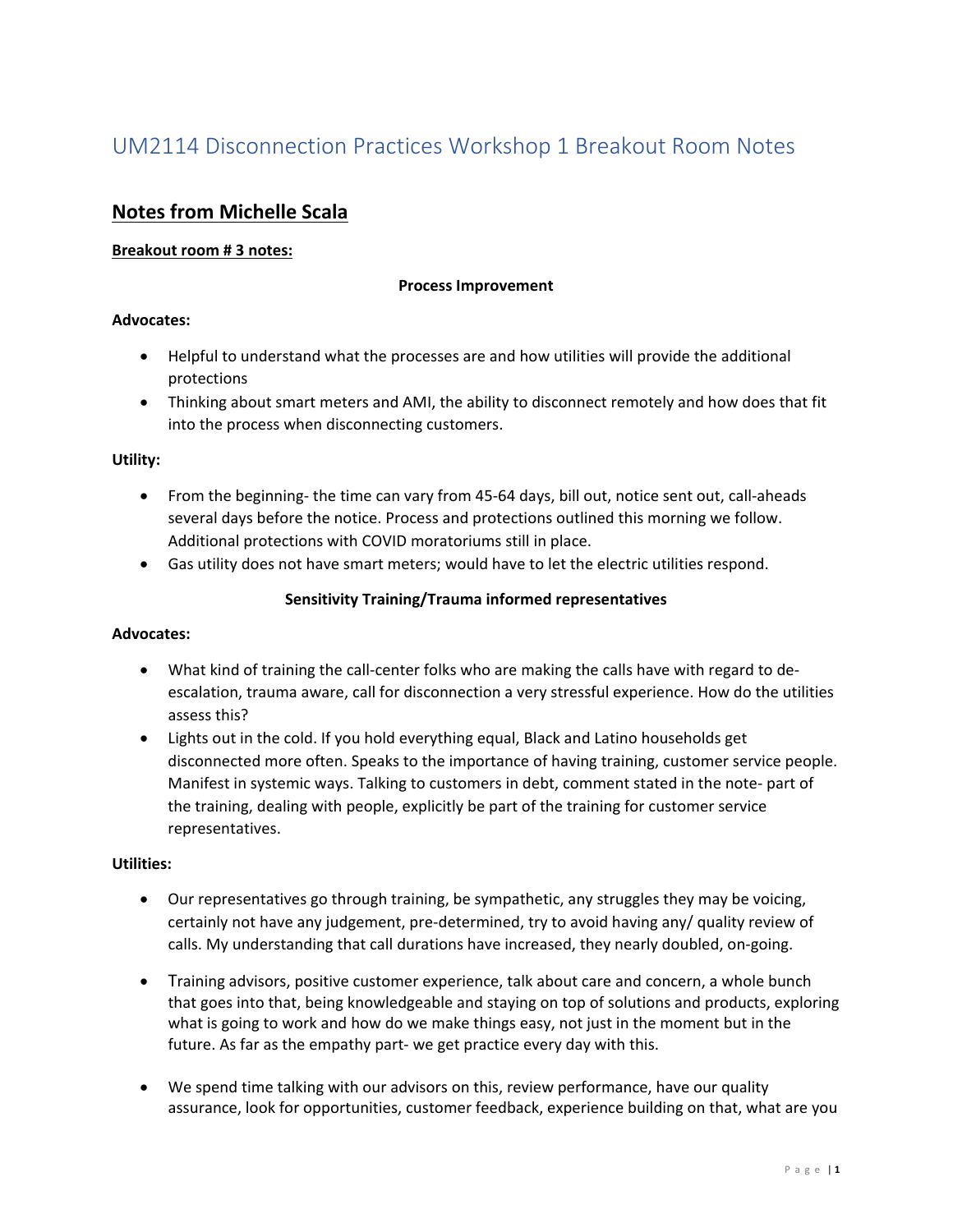doing right that is going well. We have a whole bunch of training we can send people to. This might be something they are not as good at. Use metrics

- CSRs training on that empathetic critical listening. As we go through moratorium. Tweak AMP. Instantaneous feedback. We can be nimble with pushing out training.
- We do a combination of training, and don't want to miss opportunities to hear about resources for folks that have trained in this area. We would love to follow-up

#### **OPUC:**

• What are the risks of not having CSRs with adequate sensitivity training?

#### **Advocates:**

- Increased distrust and fear. Utility is operating as a bill collector. Continued distrust of institutions and systems. We do see that in historically marginalized communities. Looking at how to address legacy of racism in policies. Culturally responsive approach.
- Definitely recognized the historical antagonism between certain institutions and the people of this country. Electricity and energy is something you need and utility companies are someone you have to pay to get that

#### **Severe Weather Moratorium**

#### **Advocates:**

- How we approach severe weather moratoriums. Struck by the reality that without the moratorium in place we could have seen more people die. Biggest mass casualty event in OR in recent history. In the December outages we saw many people die trying to warm themselves. In light of that reality, if it is 115 degrees today, and I'm not disconnected today, others that were disconnected earlier might not be reconnected despite the weather.
- Climate change increasingly impacting society while becoming harder and harder to predict

#### **Access to Energy**

#### **Advocates:**

- Important baseline to establish: Uninterrupted access to electricity or energy for those who choose to have it is a right. Can we test this group?
- What I believe personally is that electricity should be accessible without charge, it should be a public service. I want to acknowledge there are reliability events. I'm trying to get at a basic value statement that we should do everything to provide that access. We should not be disconnecting people. It is okay if the utilities are not there yet. Is this a value we all hold as we delve into these discussions?
- Access to electricity is a human right. This is not a controversial statement.
- Access to energy/electricity is necessary to participate in modern society, more so than ever before; restricting access to only those with means further exacerbates inequities.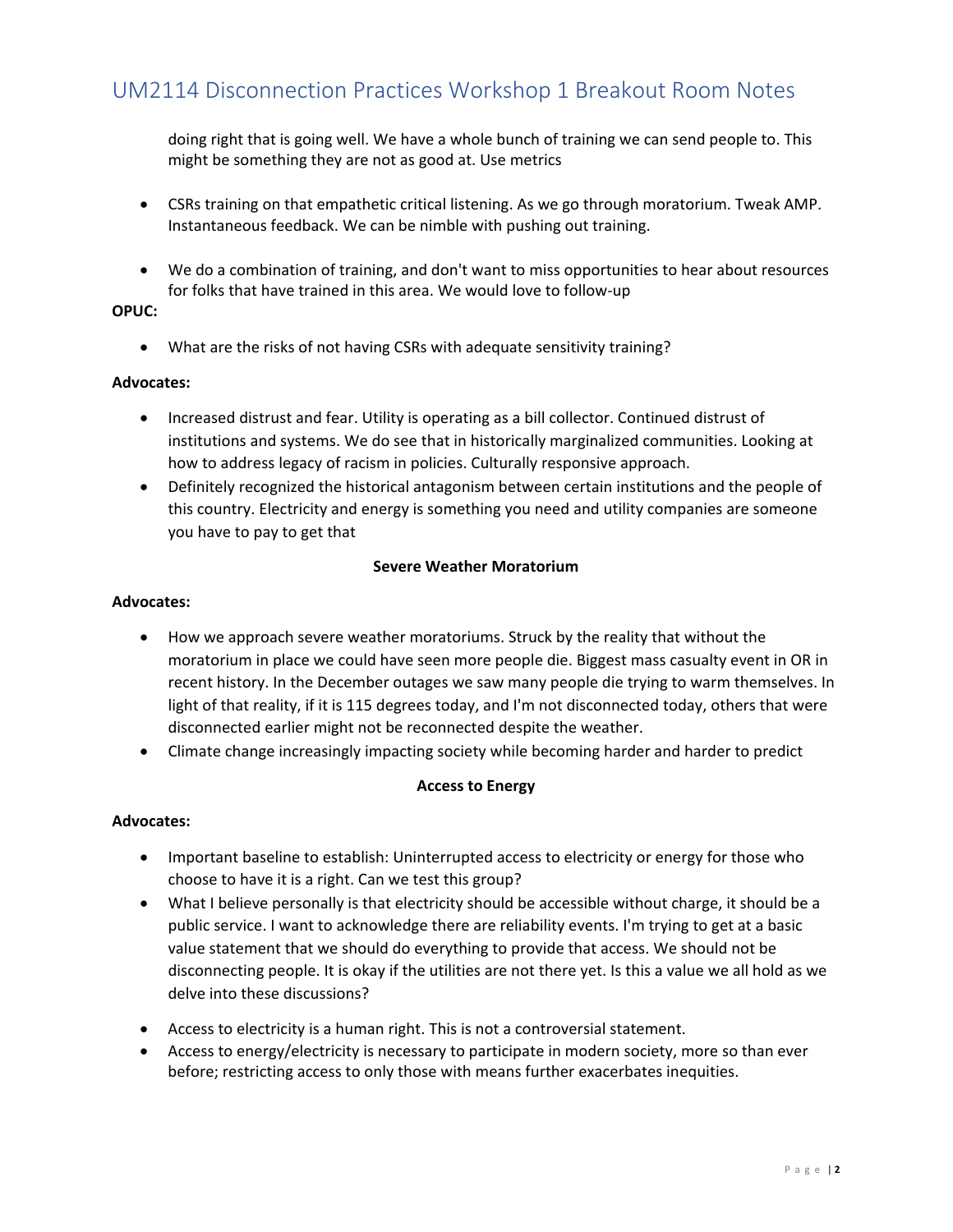- People have a right to life, engaging in community, ability to pay should not be the difference between life and death
- This is why we are doing this work, we want to get to a spot where no one is disconnected for inability to pay. Long term goal.

#### **Increasing access to energy for those with limited means**

- Make electricity a public service and fund it the way we fund other public services, where:
	- o Income is highly considered,
	- o Tax refunds,
	- o It's not a buy and sell relationship; it's provide and funds come from our status as residence
- Regarding alternatives: energy efficiency. Ariel Drehbol (adrehbol@acee.org) of the American Council for an Energy-Efficient Economy highlighted these utility best practices for targeting energy efficiency programs toward their most at-risk customers :
	- o Efficiency Vermont (a lot like ETO, but in Vermont): using energy burden, they've identified a targeted set of programs that they'll pitch depending on a household's characteristics.
	- o DTE in Michigan: Payment Troubled Pilot Program. Find customers on shutoff protection or low-income energy assistance and target these people with energy efficiency and technology offers.
	- o ComEd in Northern Illinois: distressed communities approach. They look at the community level, so that efficiency is brought to the right small businesses, community centers. They think about wealth-building and ownership.
- Make it a subscription like community solar, subscribe to electricity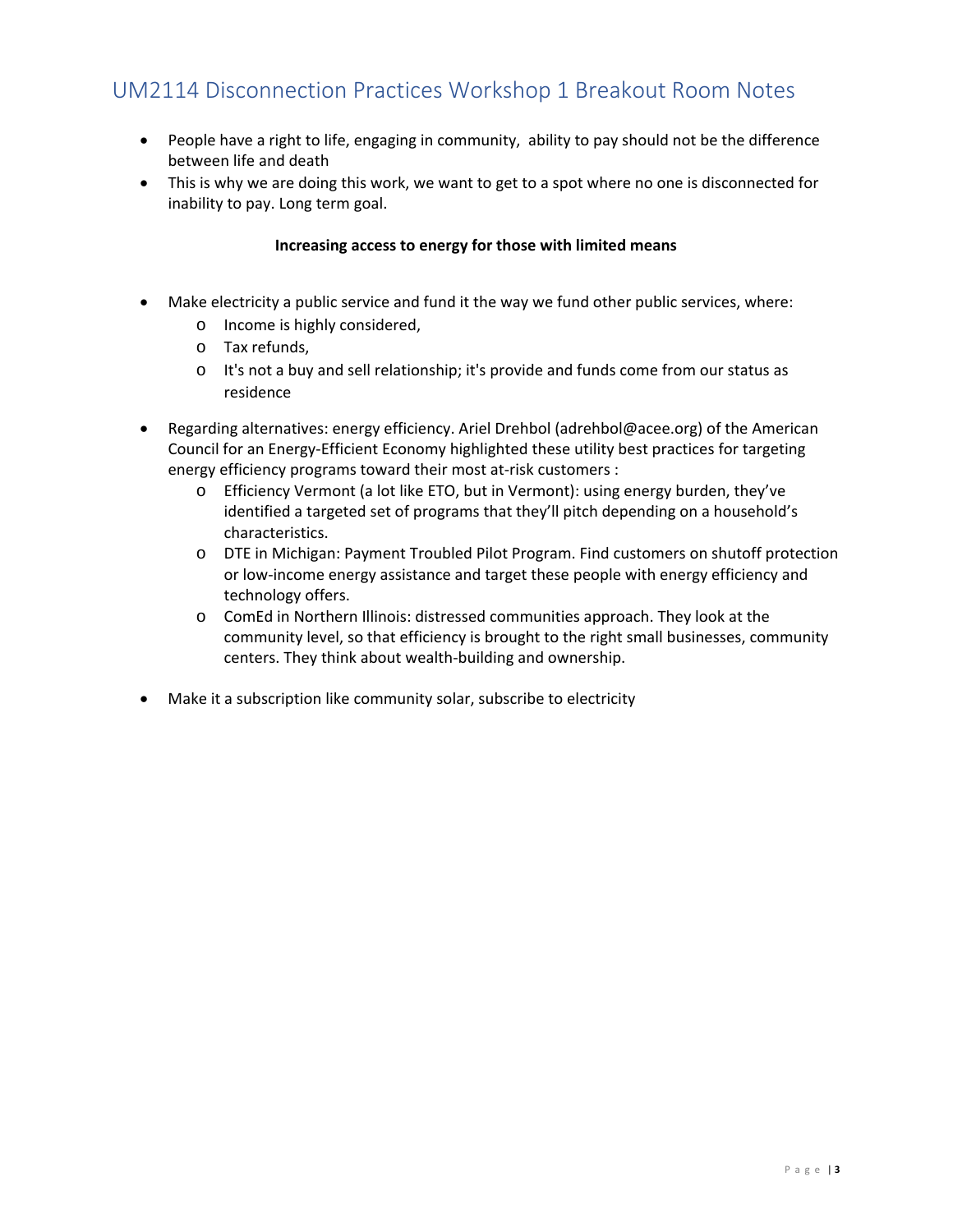## **Notes from Anna Kim**

## UM 2114 WORKSHOP Breakout Session Notes **7/22/21**

Small group discussion break-out session to discuss the following questions:

**1. Considering the current process for disconnections for non-payment, how would you assess or evaluate the manner in which utilities currently handle those procedures? Are there policy updates that you might recommend? Is proper notification given? The window of time in which a disconnection can occur – is it small enough, large enough, etc.?** *(The goal for this question is process improvement.)*

Are we looking at things differently? Are we looking for process improvements? How to help the most potentially impacted customers

Utilities gave some background about the existing process. Would like to know more about the process for medical certificates PGE gives extra few days in the disconnect process for medical certificate Avista does not disconnect those with medical certificate What happens to deposits? Refunds? Interest on deposits? One utility responded that deposit refunded after a year of good history Commission approves interest rates

### **2. Arrearage Management: Please describe an arrearage management program or arrearage management best practices you believe would cost effectively:**

**i. Reduce residential arrearages**

### **ii. Prevent additional past due balances from re-accumulating/facilitate on-time payment behaviors.**

*Where possible, please point to data sources and/or real-world examples that serve to evidence your response.*

Utilities noted they are learning now as they implement them

One pilot forgives 90% for paying 10%

Someone else suggested Avista tried to help the most burdened. Consider helping the most people possible. How many people can we help?

Match payment for medical certificate customers

First time looking at energy assistance to all customers, not income qualified. CEP is about preventing arrearages in the first place Problems accessing funds to help with fuel switching from oil to not-oil How can we reduce energy burden to prevent the stress that comes with seeking energy assistance or avoiding shutoffs or living in dangerous situations Preventative stuff ties into resiliency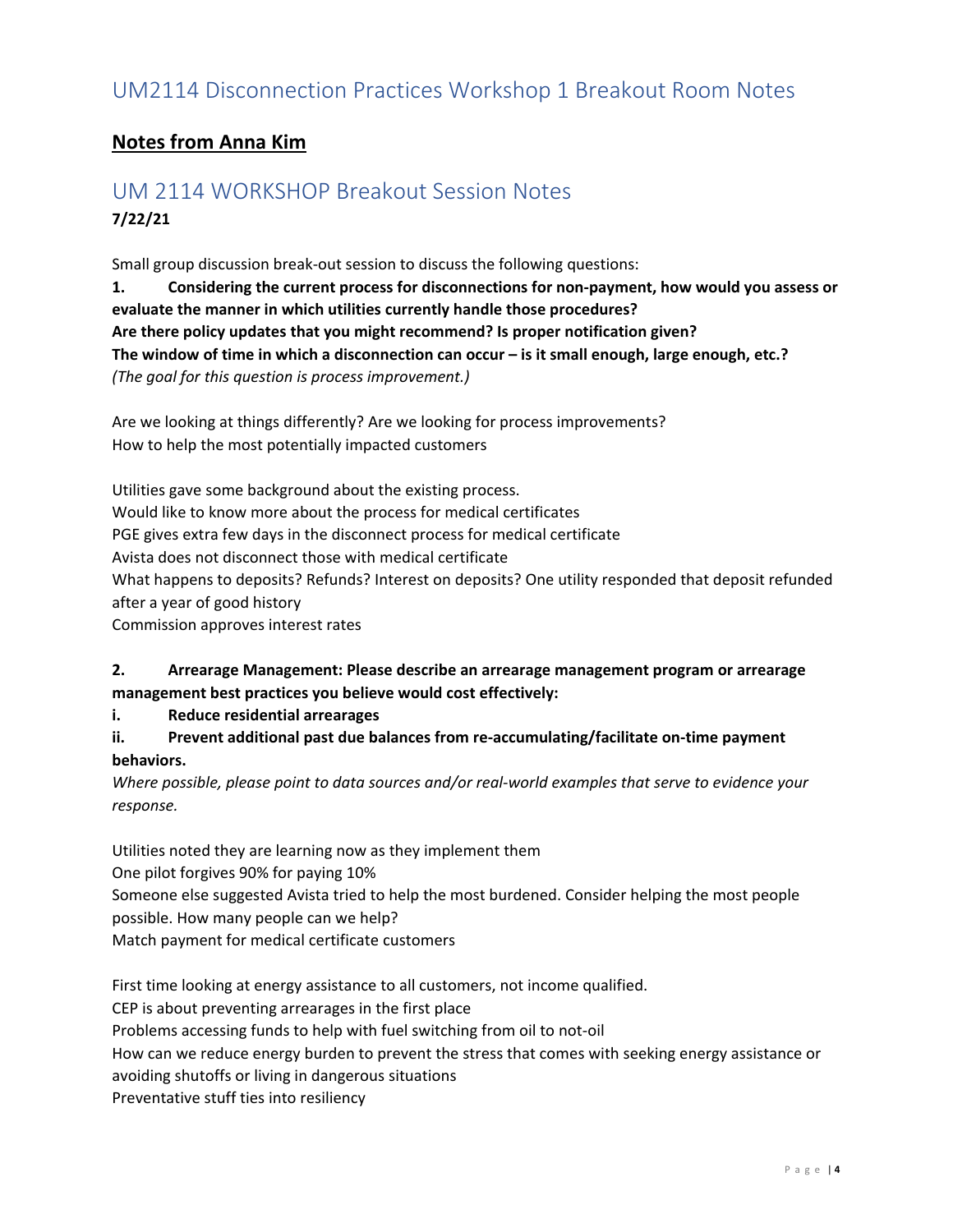#### Multifaceted problem, plenty of factors

During the heat wave, a lot of stress about paying for the AC being on

Appreciating the Washington county example, local government helping reduce arrearages overall, and leveraging federal funds. Are other local governments using this mechanism?

Energy burden = energy use + income + rates How to weatherize more homes

#### **3. Alternatives to Disconnection:**

**a. Please describe alternatives to disconnection for non-payment. Alternatives should, at a minimum:**

- **i. Be practicable and cost effective,**
- **ii. Incentivize resumption of timely payment,**
- **iii. Discourage habitual non-payment behaviors.**

*Where possible, please point to data sources and/or real-world examples that serve to evidence your response.*

We did not have a comments specifically on this question.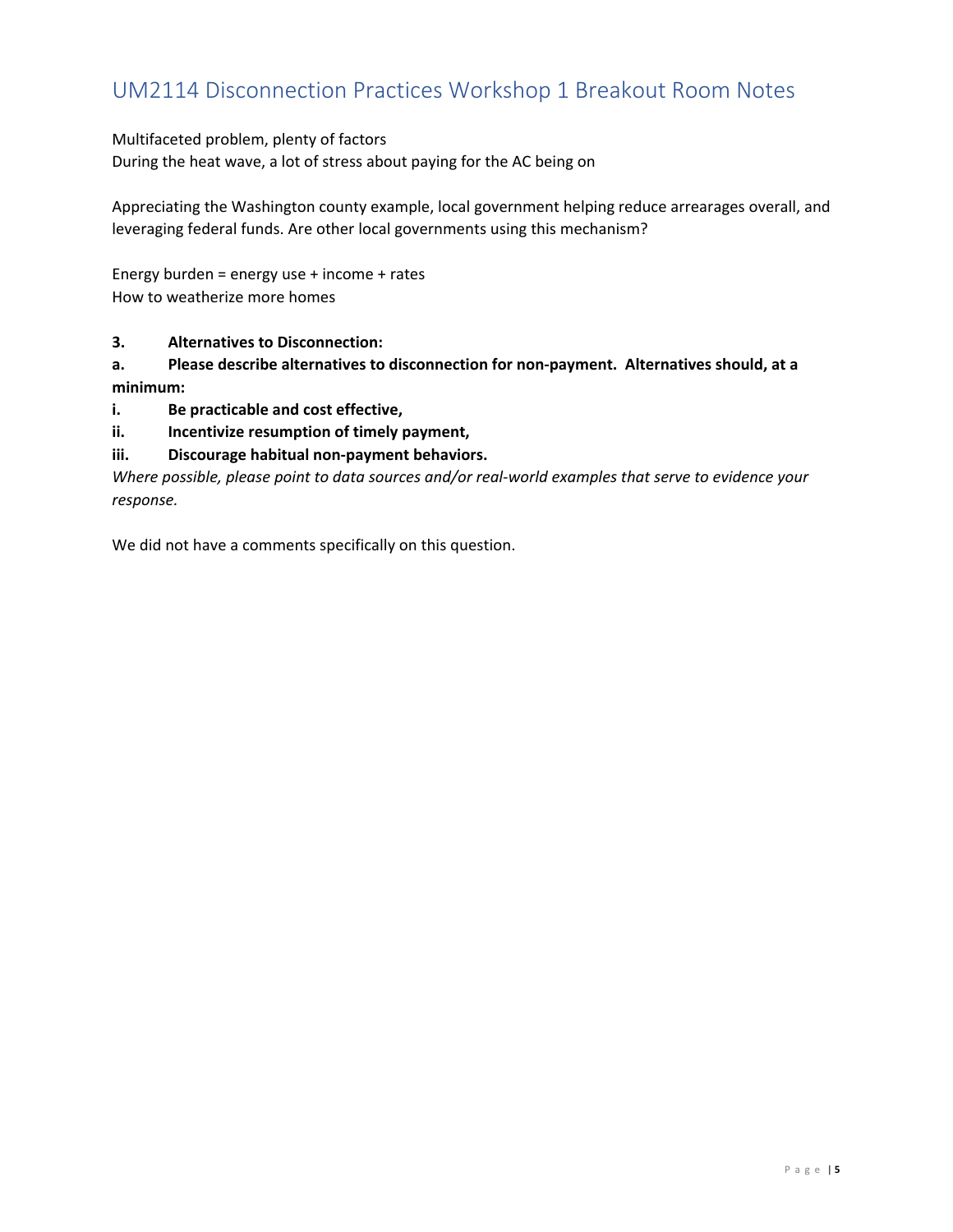### **Notes from Bret Farrell**

## UM 2114 WORKSHOP Breakout Session Notes **7/22/21**

Small group discussion break-out session to discuss the following questions:

**1. Considering the current process for disconnections for non-payment, how would you assess or evaluate the manner in which utilities currently handle those procedures? Are there policy updates that you might recommend? Is proper notification given? The window of time in which a disconnection can occur – is it small enough, large enough, etc.?** *(The goal for this question is process improvement.)*

Cascade – Outlined the company's process for disconnection and what it currently looks like. Continual process of outreach to the customer, and specific check points to try and evaluate how to help customer avoid disconnection. Company has a "Risk Report" which is manually reviewed by their credit team before sending out team for disconnection. Last line of help is the disconnection technician offering support in-person before disconnecting.

CAOs – How do we better connect customers in crisis to agencies that can help them? Utilities may be directing customers towards agencies but customers might be intimidated by utility communications, and may never seek out help

Cascade provides customers with links to agencies for help as well as advertises agencies they work with to customers.

CUB – Expressed concern over winter moratorium and the specific temperature threshold

Customers sometimes are not even opening bills from utilities because they know that they are unable to pay so bill inserts may be very ineffective. Find better ways to communicate to customers. Try to find preferred contact method of customers

Avista – outreach is not just occurring with notices, utilities are running several different outreach campaigns at any given time trying to find effective ways to reach customers

CAOs – People want to and are trying to pay their utility bills, but it can be scary to talk to the utilities. Difficult for people to understand the disconnection timeline.

Simple, clean, uncomplicated processes for customers to understand

PGE- Find ways to build trust between customers and utilities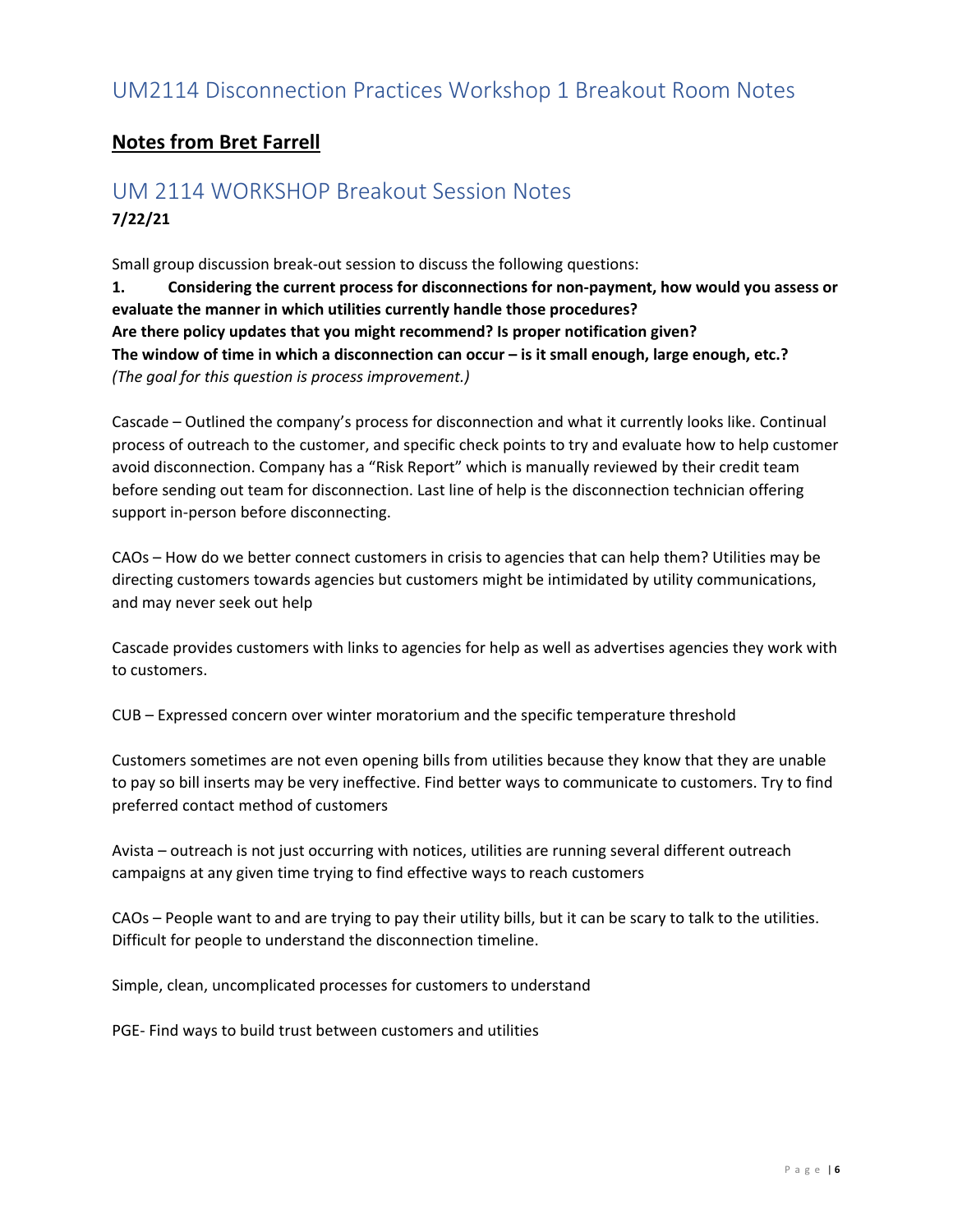### **2. Arrearage Management: Please describe an arrearage management program or arrearage management best practices you believe would cost effectively:**

#### **i. Reduce residential arrearages**

**ii. Prevent additional past due balances from re-accumulating/facilitate on-time payment behaviors.**

*Where possible, please point to data sources and/or real-world examples that serve to evidence your response.*

Framing it as "Debt Relief" rather than arrearage management

Figure out how to maintain regular payments is key to avoiding falling deep into arrears

Categorical eligibility for assistance,

Better use of data to identify at risk communities

Percentage of income payment programs, and limit bills for low-income customers, level bill pay through new rates

**3. Alternatives to Disconnection:**

**a. Please describe alternatives to disconnection for non-payment. Alternatives should, at a minimum:**

**i. Be practicable and cost effective,**

**ii. Incentivize resumption of timely payment,**

#### **iii. Discourage habitual non-payment behaviors.**

*Where possible, please point to data sources and/or real-world examples that serve to evidence your response.*

We did not have a comments specifically on this question.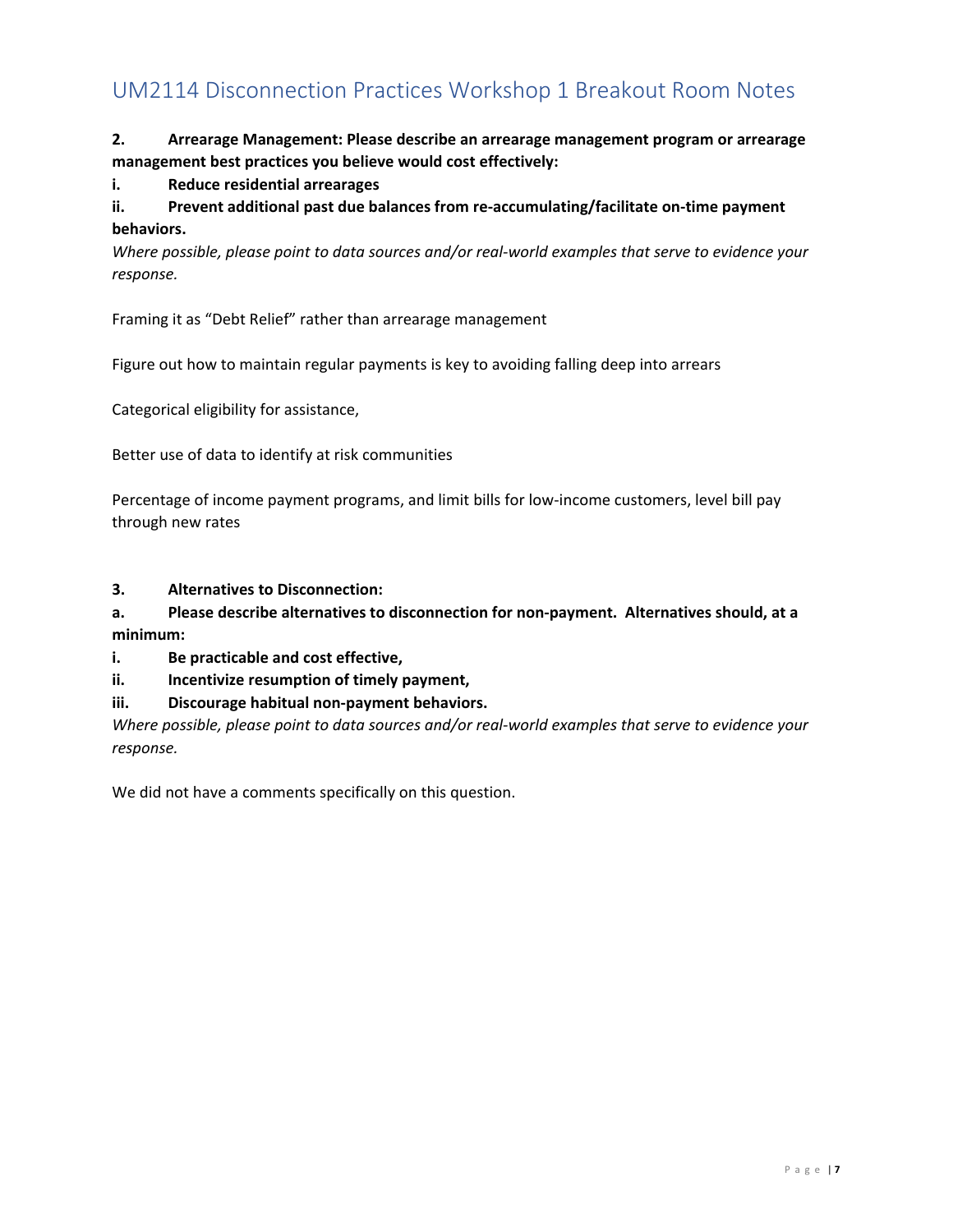### **Notes from Max St. Brown**

Small group discussion break-out session to discuss the following questions:

**1. Considering the current process for disconnections for non-payment, how would you assess or evaluate the manner in which utilities currently handle those procedures? Are there policy updates that you might recommend? Is proper notification given?** 

**The window of time in which a disconnection can occur – is it small enough, large enough, etc.?** *(The goal for this question is process improvement.)*

Disconnections cause a lot of harm: Power is off, you could be missing important information, ex: energy assistance application online, fridge and food, medication. Disrupt daily life. Many customers experienced outages last February.

What are the current practices: multiple notifications beyond the normal bill. About 10 days after nonpayment a notice is sent. There are also multiple phone calls. Customers can opt into emails and texts. Goal is to engage with customers. Disconnection is the last resort.

Can customers choose their language preference? For PGE the notices are in English, and Company is working on making them more customer friendly. Also considering larger print for the important items on the bill.

Ideas to improve current disconnection process:

The length of time should be based on how quickly customers can get energy assistance. Do the protections allow customers to access energy assistance. If they are calling the utility and actively seeking assistance, they shouldn't be disconnected. Response: via UM 2114, if customers are actively seeking energy assistance, the Company is giving them more time (2 months).

PGE can send an email directly to the energy assistance agency on the customer's behalf. Ex: customer applied months ago, but application isn't proceeding.

### **2. Arrearage Management: Please describe an arrearage management program or arrearage management best practices you believe would cost effectively:**

**i. Reduce residential arrearages**

### **ii. Prevent additional past due balances from re-accumulating/facilitate on-time payment behaviors.**

*Where possible, please point to data sources and/or real-world examples that serve to evidence your*  response.

It is important to consider of systemic issues including living wages and the wealth gap. Percentage of Income Payment Plan (PIPP) like in Ohio and Colorado where ability pay is taken into account.

Discussants have talked to families that have received the instant grant and found it successful. Its simplicity and ease of application was appreciated. Payment matching programs for example can be complicated and off-putting. How can we make it so that the best benefits are the easiest to get?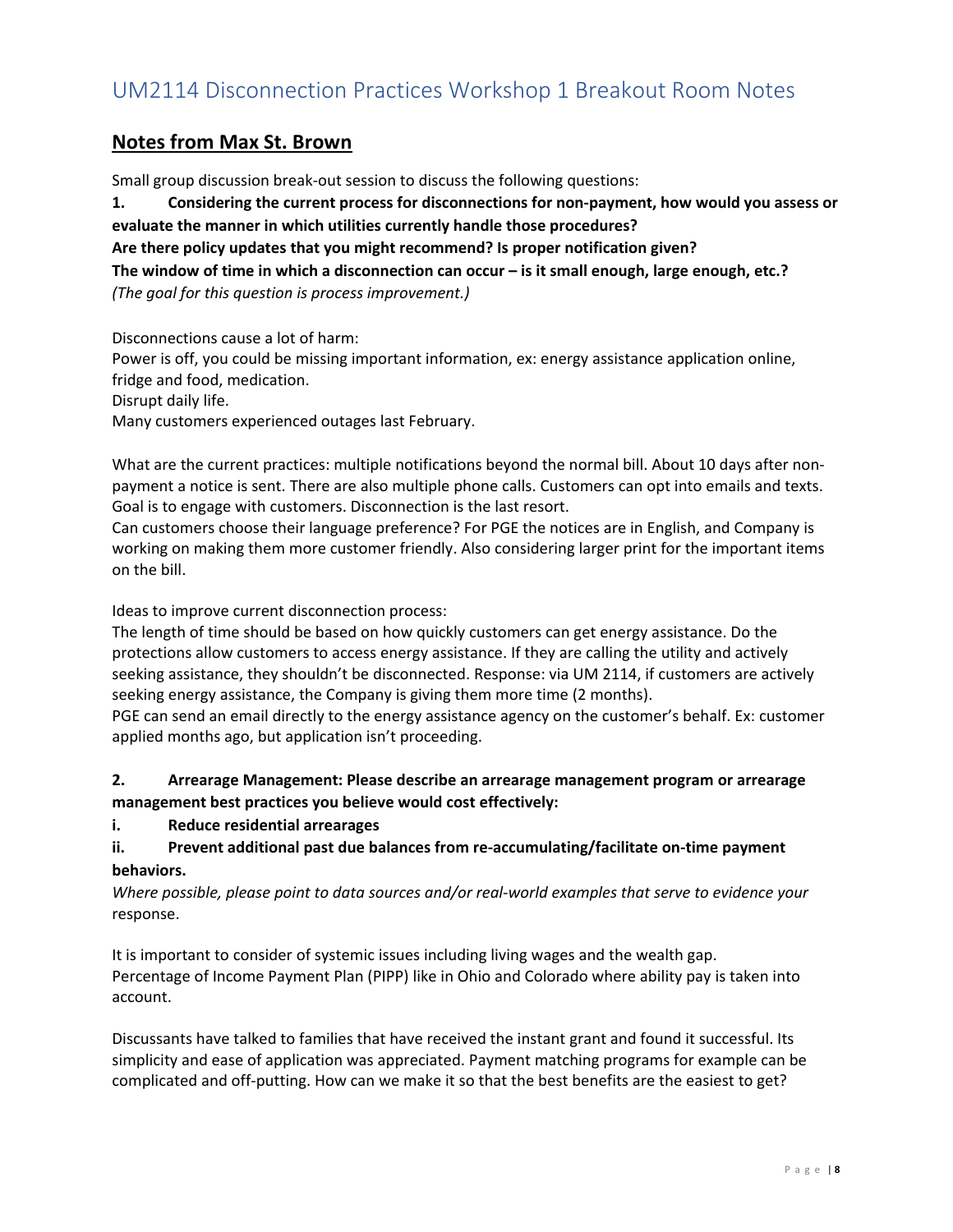Trying to find a longer term solution. Difficulty if customer has to reapply in four months. Setting customers up for success moving forward. Example, discounts, PIPP, flat rate. Enroll and stay enrolled in a program versus a program that is temporary.

HB 2475 allowing consideration of energy burden can help.

Access is important.

CAP agencies are overworked, phone lines might be closed, it is difficult to get into queue. In the future utilities can take assistance calls.

Energy efficiency can include poorly weatherized houses. Add more outreach for energy efficiency. Legislature this year passed increases in low-income weatherization funds.

#### **3. Alternatives to Disconnection:**

**a. Please describe alternatives to disconnection for non-payment. Alternatives should, at a minimum:**

**i. Be practicable and cost effective,**

**ii. Incentivize resumption of timely payment,**

#### **iii. Discourage habitual non-payment behaviors.**

*Where possible, please point to data sources and/or real-world examples that serve to evidence your*  response.

Energy efficiency can be a long term solution.

As an alternative to disconnection, leaving utility services on, but using a throttling technique where the kW is restricted, maybe can use a smart meter for example; some similarity to cell phone service where there's free low speed data service once the high speed data allotment is used up.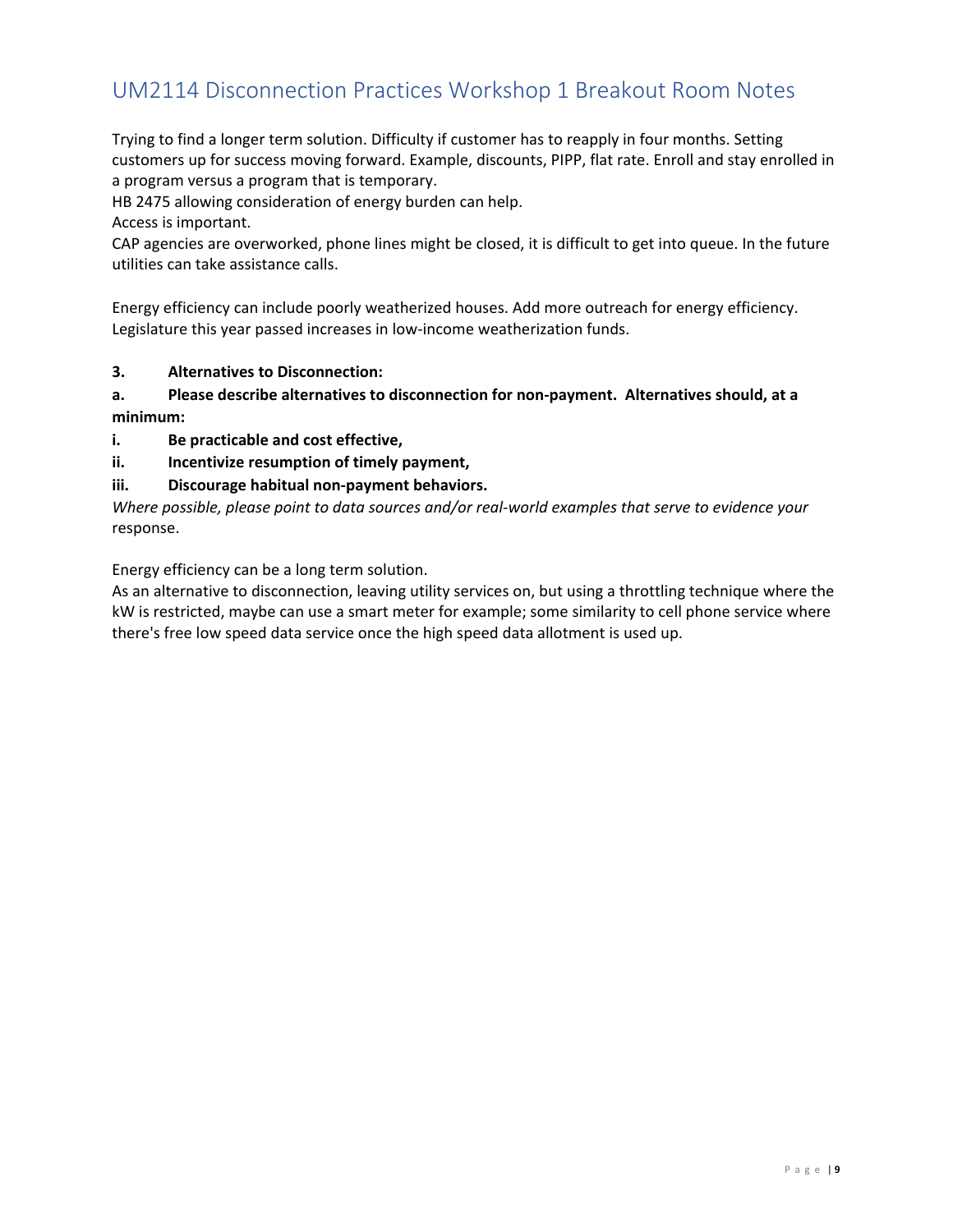## **Comment submitted by Heather Moline via Survey**

Energy efficiency as an alternative to disconnection:

Ariel Drehbol (adrehbol@acee.org) of the American Council for an Energy-Efficient Economy highlighted these utility best practices for targeting EE programs toward their most at-risk customers

Efficiency Vermont (a lot like ETO, but in Vermont): using energy burden, they've identified a targeted set of programs that they'll pitch depending on a household's characteristics.

DTE in Michigan: Payment Troubled Pilot Program. Find customers on shutoff protection or low-income energy assistance and target these people with energy efficiency and technology offers.

ComEd in Northern Illinois: distressed communities approach. They look at the community level, so that efficiency is brought to the right small businesses, community centers. They think about wealth-building and ownership.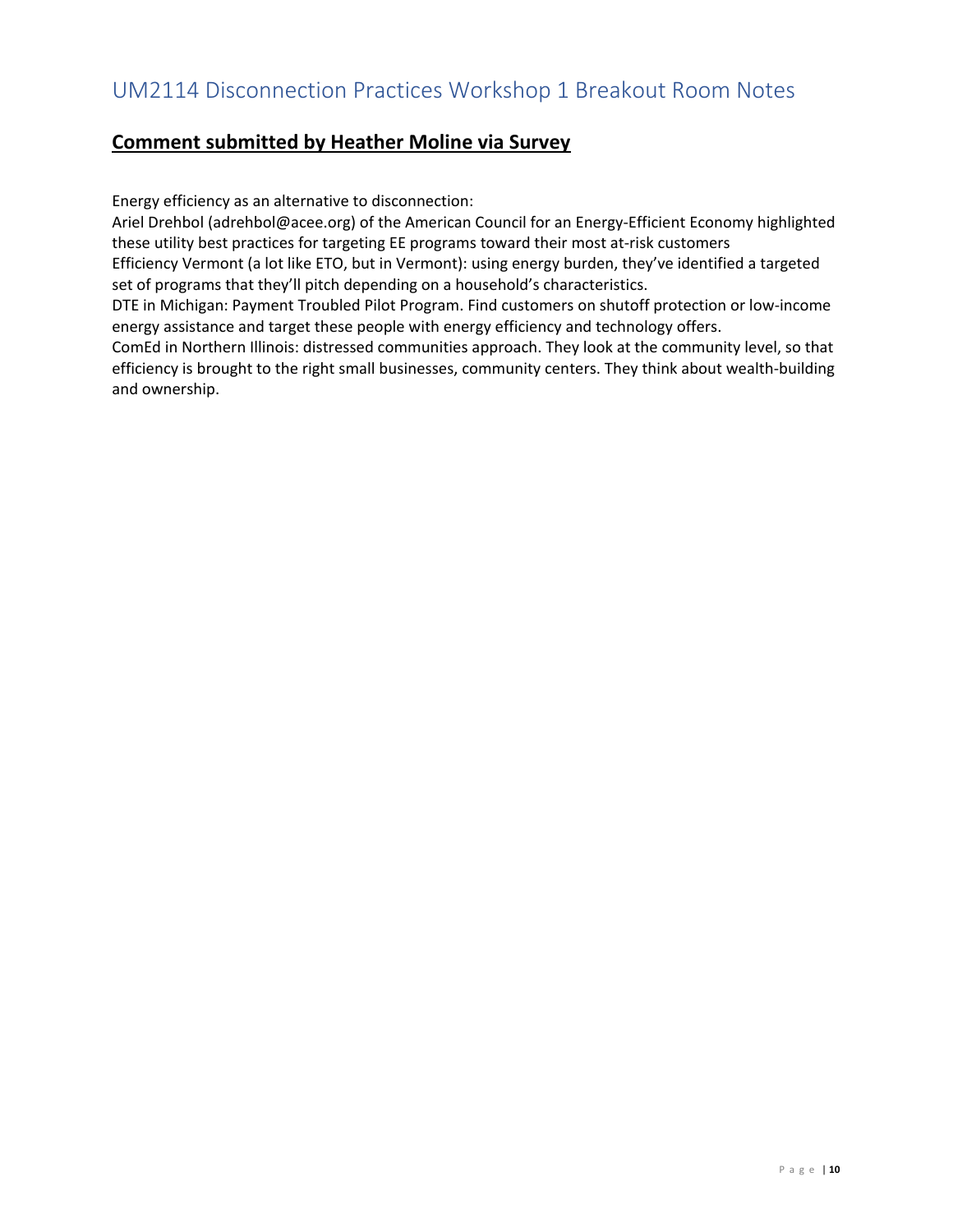## **Comments submitted by Shawn Bonfield via survey**

Small group discussion break-out session to discuss the following questions: **1. Considering the current process for disconnections for non-payment, how would you assess or evaluate the manner in which utilities currently handle those procedures? Are there policy updates that you might recommend? Is proper notification given? The window of time in which a disconnection can occur – is it small enough, large enough, etc.?** *(The goal for this question is process improvement.)*

Utilities are following the current guidelines required by Commission rules and their respective tariffs and go above and beyond what is required when it comes to notification of a potential disconnection for non-payment. So yes, proper notification is given as required. It should be made clear that not all agree that there is a problem with the current process and an outcome of this workshop series could be that nothing changes. To operate under a premise that things need to change in terms of the policies for disconnection is not an agreed upon baseline. Regarding the window of time for when a disconnection may occur, this question needs more specificity.

Much of this workshop series should focus on the factors affecting energy burden (i.e., income and energy efficiency) that prevent a customer from falling behind on their energy bills and potentially facing disconnection. We should further evaluate AMPs and various types of energy assistance and how to make it easier for more customers to receive assistance. Then we should focus on energy efficiency and how to enable Community Action Agencies to weatherize more homes than they do today. If we can reduce the energy burden for customers it will naturally result in fewer disconnections.

### **2. Arrearage Management: Please describe an arrearage management program or arrearage management best practices you believe would cost effectively:**

**i. Reduce residential arrearages**

### **ii. Prevent additional past due balances from re-accumulating/facilitate on-time payment behaviors.**

*Where possible, please point to data sources and/or real-world examples that serve to evidence your*  response.

In designing Avista's COVID-19 Debt Relief Program (AMP), we focused not on averages arrears, but on building a program that provided relief to nearly all customers in arrears. This meant increasing the maximum benefit amount to customers, such that we could completely eliminate the arrears for those customers receiving assistance. We at Avista believe a best practice is to consider what individual customers are experience rather than looking at an average customer.

Further, in 2019 Avista piloted an AMP program in WA for eligible low-income customers. Participating customers were required to pay 10% of their arrears each month in order to have 90% of their arrears forgiven. This pilot proved effective in encouraging regular payment behavior. As a result, Avista made this a permanent offering in WA and will roll this offering in OR on October 1st. Customers will be eligible to participate in the AMP twice every seven years. This is intended to get customers caught up on their arrears and promote the continuation of consistent payment behavior.